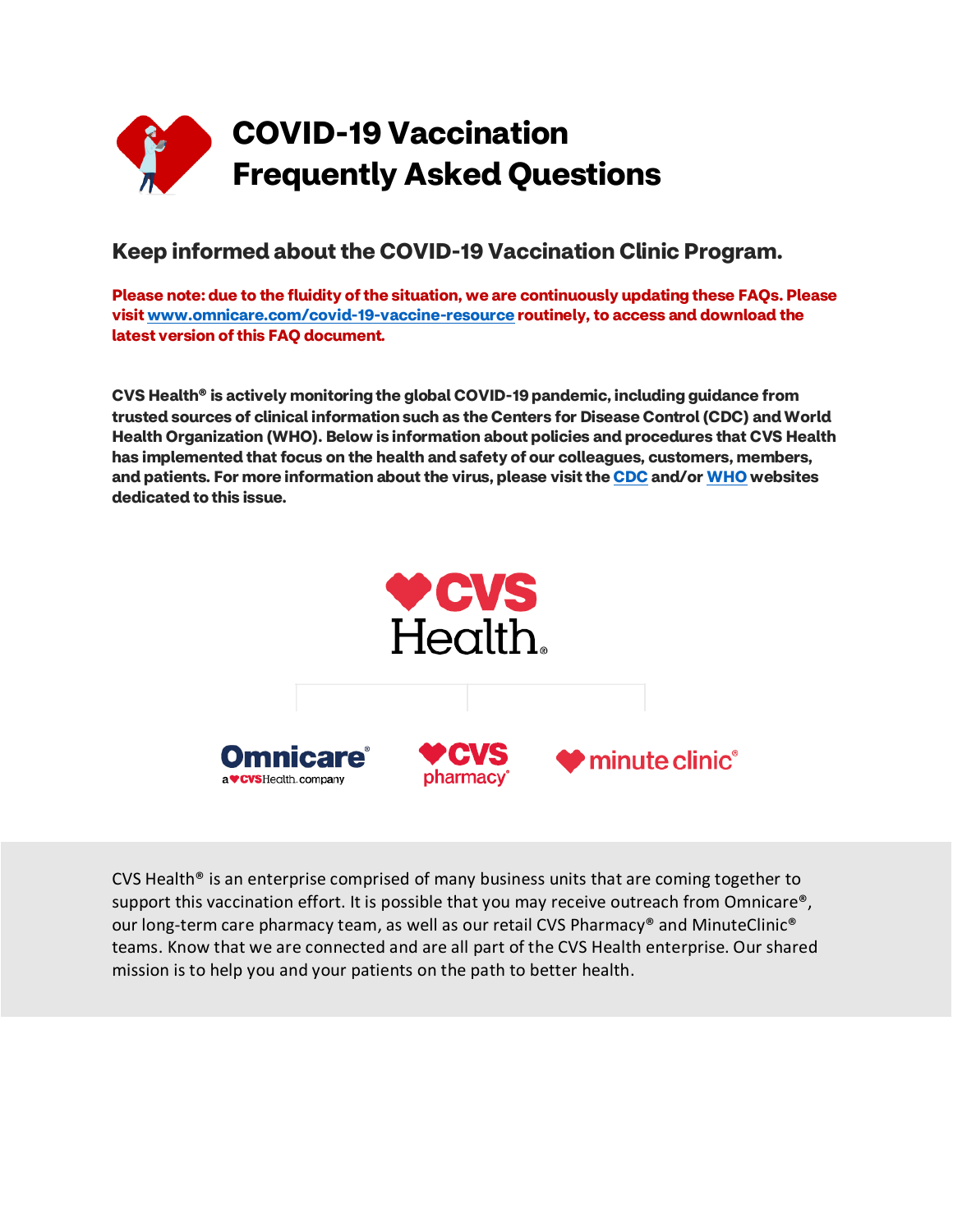

### *What is COVID-19?*

COVID-19 is an infectious disease caused by a novel respiratory coronavirus. COVID-19 poses a serious public health risk and is highly contagious. For more information about the virus, please visit th[e CDC](http://www.cdc.gov/coronavirus/index.html) and/o[r WHO websites](http://www.who.int/emergencies/diseases/novel-coronavirus-2019) dedicated to this issue. Visit the [CDC Traveler's Health website](https://wwwnc.cdc.gov/travel/notices/alert/novel-coronavirus-china) for travel notices and precautions.

### *How does COVID-19 spread?*

Human coronaviruses are usually spread from an infected person to others through the air by coughing and sneezing and through close personal contact, such as touching or shaking hands. It may be possible that a person can get COVID-19 by touching a surface or object that has the virus on it and then touching their own mouth, nose or possibly their eyes, but this is not thought to be the main way the virus spreads.

For more information about the transmission of COVID-19, please see the CDC website.

# *How would a COVID-19 vaccine work?*

As with any vaccine, the goal of a COVID-19 vaccine is to expose the body to an antigen that won't cause disease but will provoke an immune response that can block or kill the virus if a person becomes infected. Vaccines contain either the whole virus or a component. After receiving a vaccine, a person develops immunity to that disease without having to get the disease. The immunity varies based on the type of vaccine you receive. Some vaccines last a year (like the flu vaccine) and others last longer (like the polio vaccine). Current science suggests that the COVID-19 vaccine will be more like the flu vaccine requiring annual dosing, but research will be required to fully answer this question.

## *What are the different technologies being used to develop a COVID-19 vaccine?*

Manufacturers are taking different approaches toward developing a COVID-19 vaccine including using portions of the virus, genetic material or other vectors.

### Traditional technology

A traditional vaccine technology is to use protein sub-units that can be injected into cells to stimulate a response. Such vaccines usually need adjuvants—or immune-stimulating molecules—delivered in conjunction with the vaccine and may also require multiple doses. Some of the candidates in development using this technique are from Novavax and Sanofi/GSK.

### Novel technologies

Viral vector vaccines use another virus that has been engineered to express the S protein to generate an immune response. Some of the candidates in development using this category are from AstraZeneca/Oxford, Johnson & Johnson, Merck and Vaxart.

Nucleic acid vaccines deliver genetic material into the cell which is then translated into a protein – usually the S protein. However, this method – and the way the genetic material (RNA or DNA) is delivered into the cell – requires that these vaccines be stored and transported at ultracold temperatures of -20 to -70 degrees Celsius. Some candidates in development in this category are from BioNTech/Pfizer, Inovio and Moderna.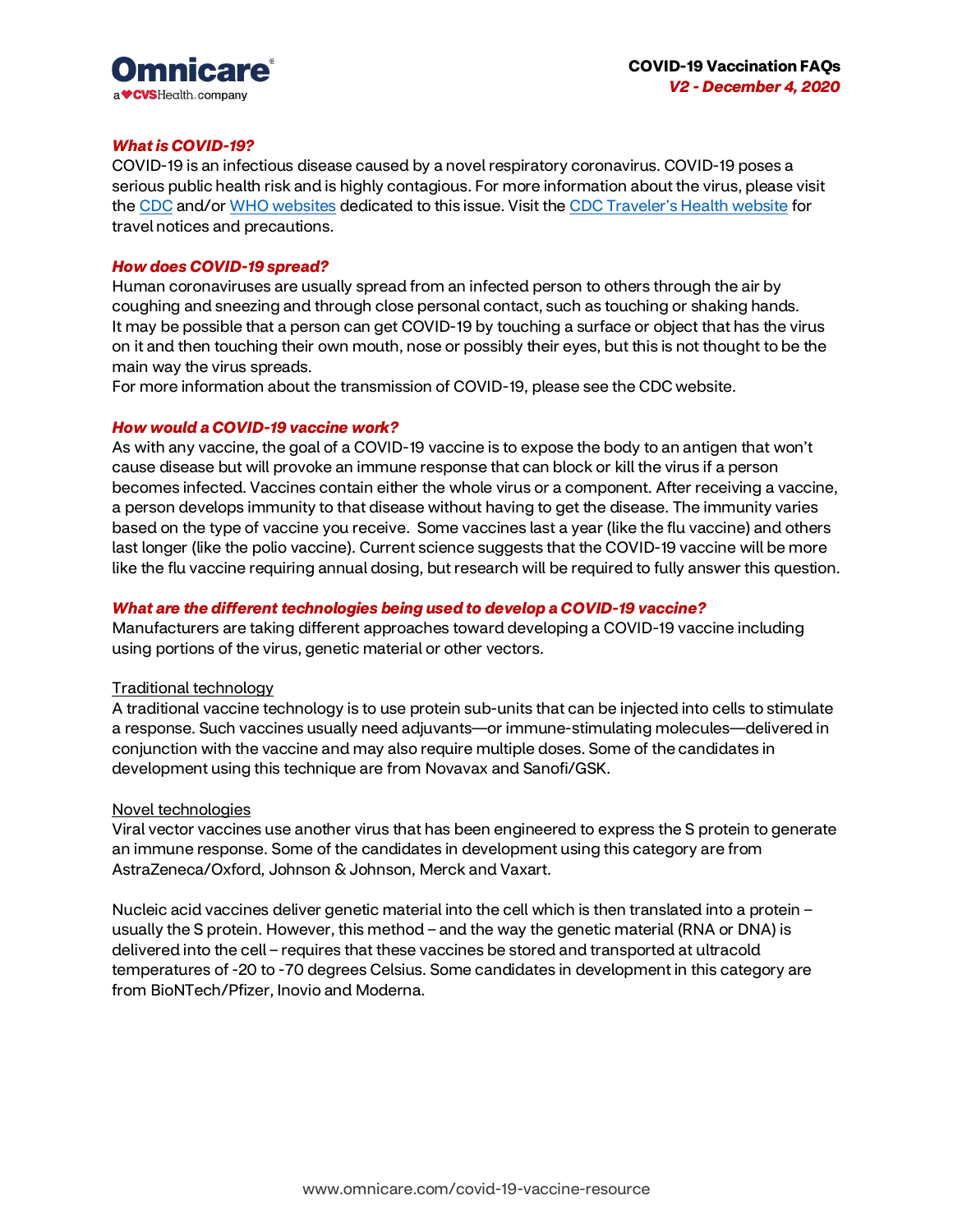

# *What is the FDA's Emergency Use Authorization and how does the process work?*

In order to help make a vaccine available as soon as possible, the Food and Drug Administration (FDA) would need to authorize its distribution under an Emergency Use Authorization (EUA). The agency has issued guidance for the criteria that will be used to evaluate any EUA application. The FDA evaluates the following criteria when determining whether to issue an EUA:

- Safety: Whether the chemical, biological, radiological or nuclear (CBRN) agent can cause a serious or life-threatening disease or condition. The known and potential benefits of the product, when used to diagnose, prevent or treat the identified serious or life-threatening disease or condition, outweigh the known and potential risks of the product.
- Efficacy: If the product is determined to be effective in preventing SARS-CoV-2.
- There is no adequate, approved and available alternative to the product for diagnosing, preventing or treating the disease or condition.

Under the EUA, any investigational vaccines developed to prevent COVID-19 will be assessed on a case-by-case basis considering the target population, the characteristics of the product, the preclinical and human clinical study data on the product and the totality of the available scientific evidence relevant to the product. The final guidance specific to EUA for vaccines to prevent COVID-19 can be foun[d here.](https://www.fda.gov/media/142749/download)

### *What are some of the clinical considerations or uncertainties concerning a potential vaccine?*

Given each vaccine will have different clinical profiles, there are a number of important criteria to evaluate as part of overall planning efforts. Understanding these criteria will help the clinical community plan for safe and effective administration of the vaccine. Some of these considerations include:

- Efficacy, safety, age of vaccine recipient, duration of immunity and route of administration (e.g., intramuscular, intradermal injection, oral, other)
- Dosing frequency and tracking (e.g., single dose vs. multiple doses, time between doses)
- Shipping/storage requirements (e.g., room temperature, refrigerated, frozen, deep-frozen)
- Compounding requirements (e.g., reconstitution, ready-to-use)

Most COVID-19 vaccines under development are likely to require a second booster shot a month or so after the initial dose. Providers will need to ensure that individuals who got the first shot receive a second shot of the right vaccine at the right time. Educating the population about the importance of receiving the booster shot will be critical.

### *Is it safe to receive the vaccine?*

CVS Health's COVID-19 vaccination services will be conducted in compliance with CDC's Guidance for Immunization Services During the COVID-19 Pandemic for safe delivery of vaccines. CVS Health will only be administering vaccines that have been approved for emergency use by the FDA.

### *How is CVS Health working with the CDC to make the COVID-19 vaccine available?*

As announced by the HHS and Department of Defense, CVS Health has entered into a contract with the CDC to be one of the official COVID-19 Vaccination Program Providers in the Pharmacy Partnership for Long-Term Care Program. As a result, once a COVID-19 vaccine is approved and available, the U.S. government will make a supply of the publicly funded vaccine available to CVS Health to provide on-site vaccination clinic services to residents and staff of long-term care facilities.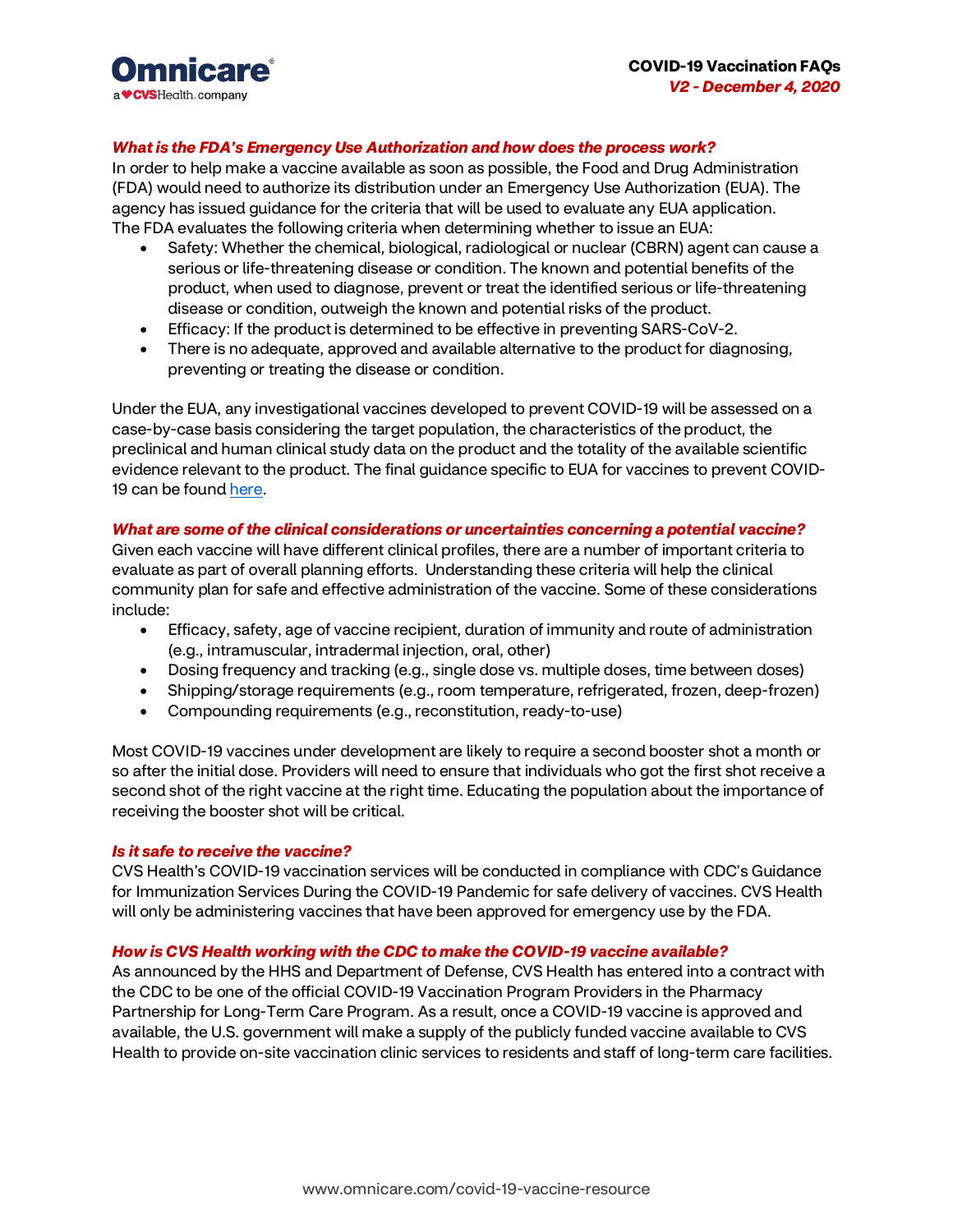

### *Who is eligible to receive the COVID-19 vaccination under this contract?*

Under this contract, CVS Health will receive a supply of the publicly funded COVID-19 vaccine and necessary supplies for administration once the vaccine is authorized and available. This supply of vaccine will be used to provide vaccinations to patients and staff of long-term care facilities.

### *When will CVS Pharmacy begin offering the COVID-19 vaccine?*

Once a COVID-19 vaccine (or vaccines) is available, CVS Health will work rapidly to make vaccinations available to staff and residents of long-term care facilities, consistent with governmental priorities.

# *How will CVS Health identify/select the long-term care facilities that it will support through this vaccination program?*

CVS Health will not select facilities. Rather, facilities will select their preferred pharmacy partner through the CDC's survey process. CDC will then provide a list of facilities to CVS Health where onsite clinics will be scheduled and conducted.

### *Will patients be charged for the vaccine?*

No. Section 3203 of the CARES Act generally requires issuers offering non-grandfathered group or individual health insurance coverage to cover any qualifying coronavirus preventive service, including a COVID-19 vaccine, without imposing any cost sharing requirements, such as a copay, coinsurance or deductible.

No patient will be charged for the vaccine or its administration. The federal government will provide the vaccine itself, and CVS Health will be reimbursed by the patient's insurance or, in the case of uninsured patients, the Health Resources and Services Administration (HRSA) program for uninsured patients, for the administration of the vaccine. The Centers for Medicare & Medicaid Services (CMS) has established the reimbursement rates for administration of the vaccine for patients covered by Medicare as well as those covered by the program for the uninsured.

### *How many doses of vaccine will be made available to CVS Health?*

The volume to be made available to CVS Health will be determined by the federal government's allocation methodology.

#### *Which vaccines will be offered? Will there be more than one type?*

The type of vaccine made available to CVS Health will be determined by the federal government's allocation methodology.

#### *In how many states will CVS Pharmacy be able to offer these clinics?*

CVS Health is prepared to provide vaccination clinics for long term care facilities in all 50 states.

# *Where will the vaccinations take place? Will they take place at CVS Pharmacy locations or on-site at the selected long-term care facilities?*

For this specific program, CVS Health will coordinate and schedule a series of vaccination clinics onsite at the identified long-term care facilities.

#### *Will you be vaccinating both residents and staff members at these long-term care facilities?*

Yes, through this program we will be vaccinating both residents and staff members at identified longterm care facilities.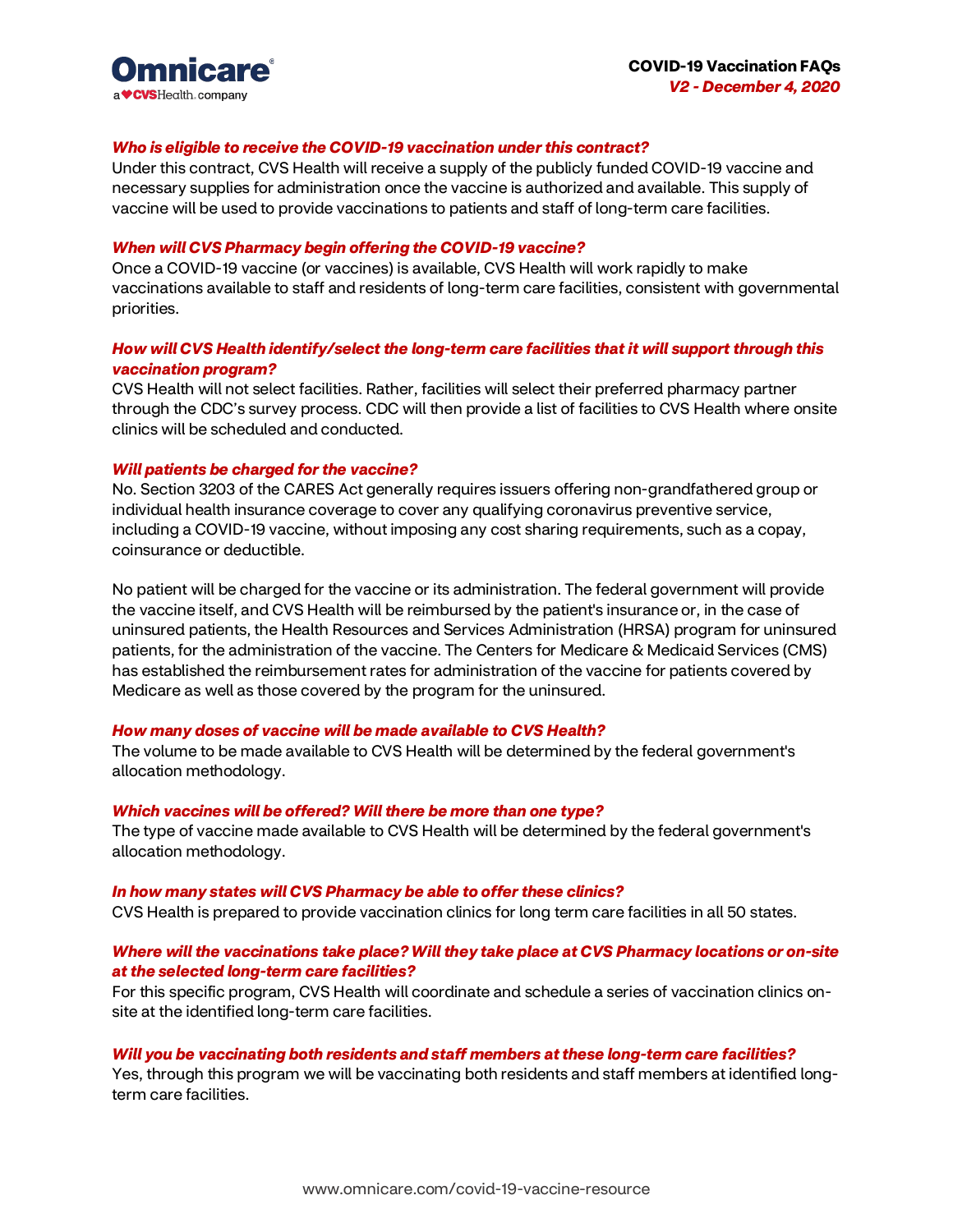

# *Is CVS Health ready to provide appropriate temperature-controlled storage of the vaccine, even if the approved vaccine requires extreme cold storage and cold-chain standards?*

Yes. CVS Health will be able to appropriately store vaccines at the manufacturer's required temperature range.

# *Who administers the vaccines at on-site clinics?*

Appropriate trained personnel under applicable state and federal laws and guidance will administer vaccines to facility patients and employees at the on-site clinics. CVS Health immunizers are trained and certified according to company and state specific regulations. These immunizers may include pharmacists, pharmacy interns, and trained pharmacy technicians, as well as other qualified healthcare professionals. All CVS Health immunizers are trained in the administration of immunizations and hold an active CPR certification.

# *Will CVS Health be able to use the COVID-19 vaccine provide through this program for other populations outside of long-term care facility settings?*

Under the Pharmacy Partnership for Long-Term Care Program, the federal government will supply vaccine for use only to vaccinate residents and staff of long-term care facilities. Under the separate agreement CVS Health has entered into with HHS, CVS Pharmacies will receive vaccine supply to administer vaccines in our retail locations in accordance with the government's prioritization guidelines.

### *How do I schedule an on-site COVID-19 vaccine clinic?*

To accommodate all interested facilities and to streamline operations for a positive experience, COVID-19 vaccine clinics will be automatically scheduled for pre-selected clinic dates and times, based on location, staffing and vaccine availability into specific geographies.

Three clinics will be scheduled for each facility, to accommodate both vaccine doses and potential new admissions and/or new hires.

Please note that facilities will not have the ability to request a reschedule, nor adjust their preselected clinic dates and times.

### *If my facility did not complete the CDC survey for enrollment in this program, am I able to still register and sign up for a clinic?*

No. If a response was not provided on the CDC survey during the allotted window to enroll in this program, you will need to work directly with you state and/or local jurisdictions to determine a plan for receiving COVID-19 vaccine.

### *What will the CVS pharmacy team bring to the clinic?*

The pharmacist will bring all requested vaccine product and other supplies necessary (including all appropriate Personal Protective Equipment, PPE) for administration, according to vaccination protocol.

### *PPE & Cleaning Procedures*

CVS Health will follow CDC guidance to ensure vaccines are administered as safely as possible. We will abide by any state specific requirements regarding COVID-19 protocols, as well as CMS guidance.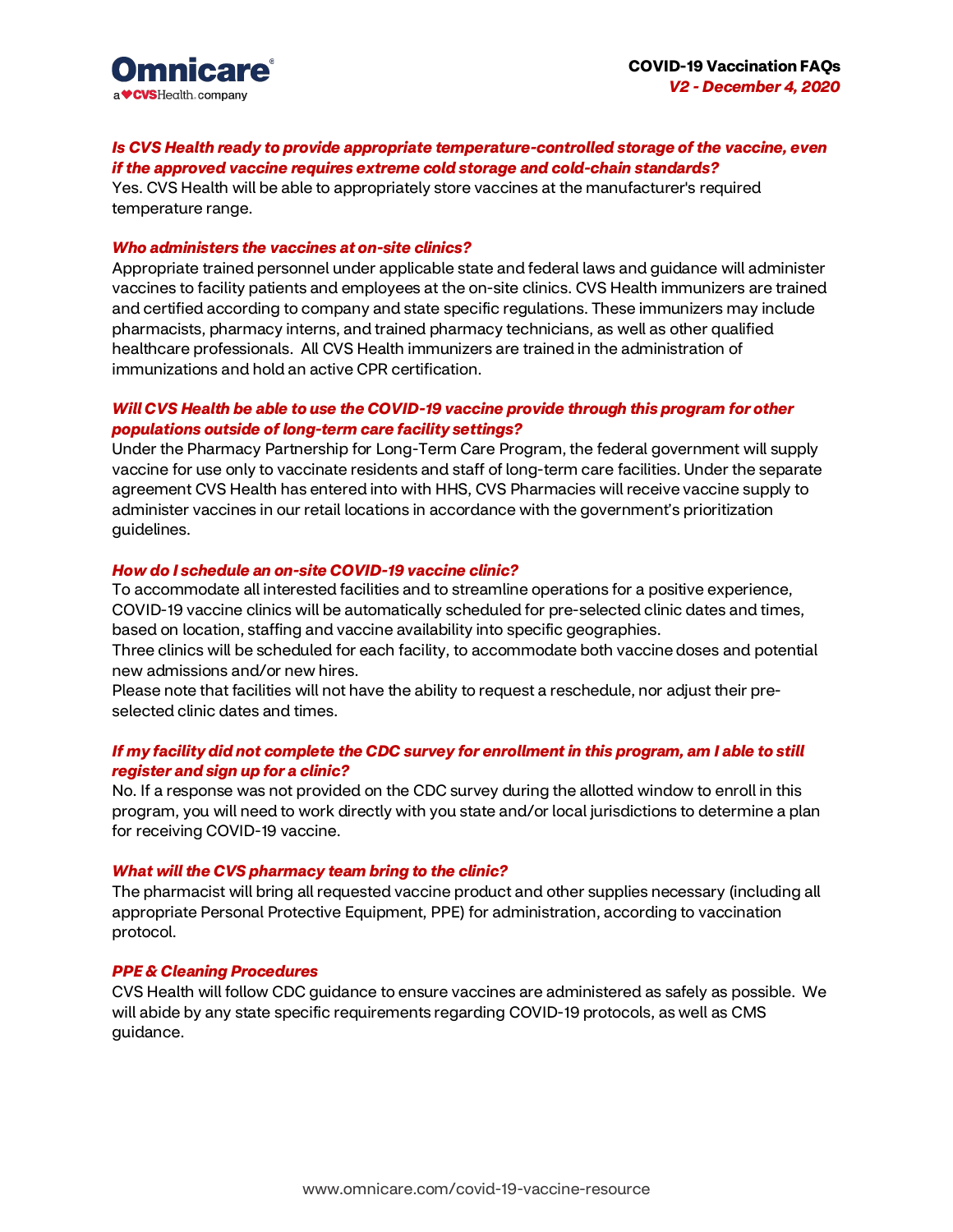

### *How are we ensuring discharged residents get booster administration?*

Close coordination between CVS Health and the Long-Term Care facility will be utilized to provide access to the next clinic dates for the discharged residents to complete their vaccination**.**

### *What if a new admission comes in between the clinic dates?*

New admissions between clinics dates should be incorporated into the next available on-site clinic to begin the vaccination process if they choose to.

#### *What if a new admission comes from another setting that has received an alternative vaccine?*

CVS Health is not responsible for completing the booster dose for vaccinations of an alternative vaccine to what CVS Health was provided by the federal government and that patient should seek resolution with their care providers.

### *If we get new admissions the day of the clinic can we add them to the clinic?*

In most instances the new admission will be able to receive the vaccine at that day's clinic as long as all paperwork is appropriately complete and vaccine is available. In some cases the patient will need to wait until the next on-site clinic to begin the vaccination process.

#### *Will there be consent forms available?*

Yes. Each individual planning to participate in the clinic and receive a COVID-19 vaccination (patient and facility staff) will need to complete a vaccine administration consent form. A packet of consent forms will be mail directly to your facility in advance of the clinic.

#### *What if a patient refuses consent?*

It is each patient's and/or responsible party's right to refuse the COVID 19 vaccination.

#### *Do participants need to provide their insurance cards?*

Yes, FRONT and BACK photocopies of each participant's current insurance cards will need to be obtained and attached to their consent form, to allow our teams access to unique claim billing details and avoid interruptions to your staff at point of care.

#### *Can patients receive other vaccines at the time of COVID-19 vaccine administration?*

Other vaccinations will not be offered at the time of COVID-19 vaccine administration and no patient should receive the COVID vaccine having received other vaccinations within 14 days

#### *Are the immunizers going to be vaccinated?*

CVS Health immunizer teams will be offered the opportunity to be vaccinated when available but are not required to be part of the vaccination effort

### *How will CVS communicate with my facility?*

CVS plans on utilizing multiple communication channels but it will be important that they have the appropriate contact information, both email and phone, for the people responsible for the facilities clinics.